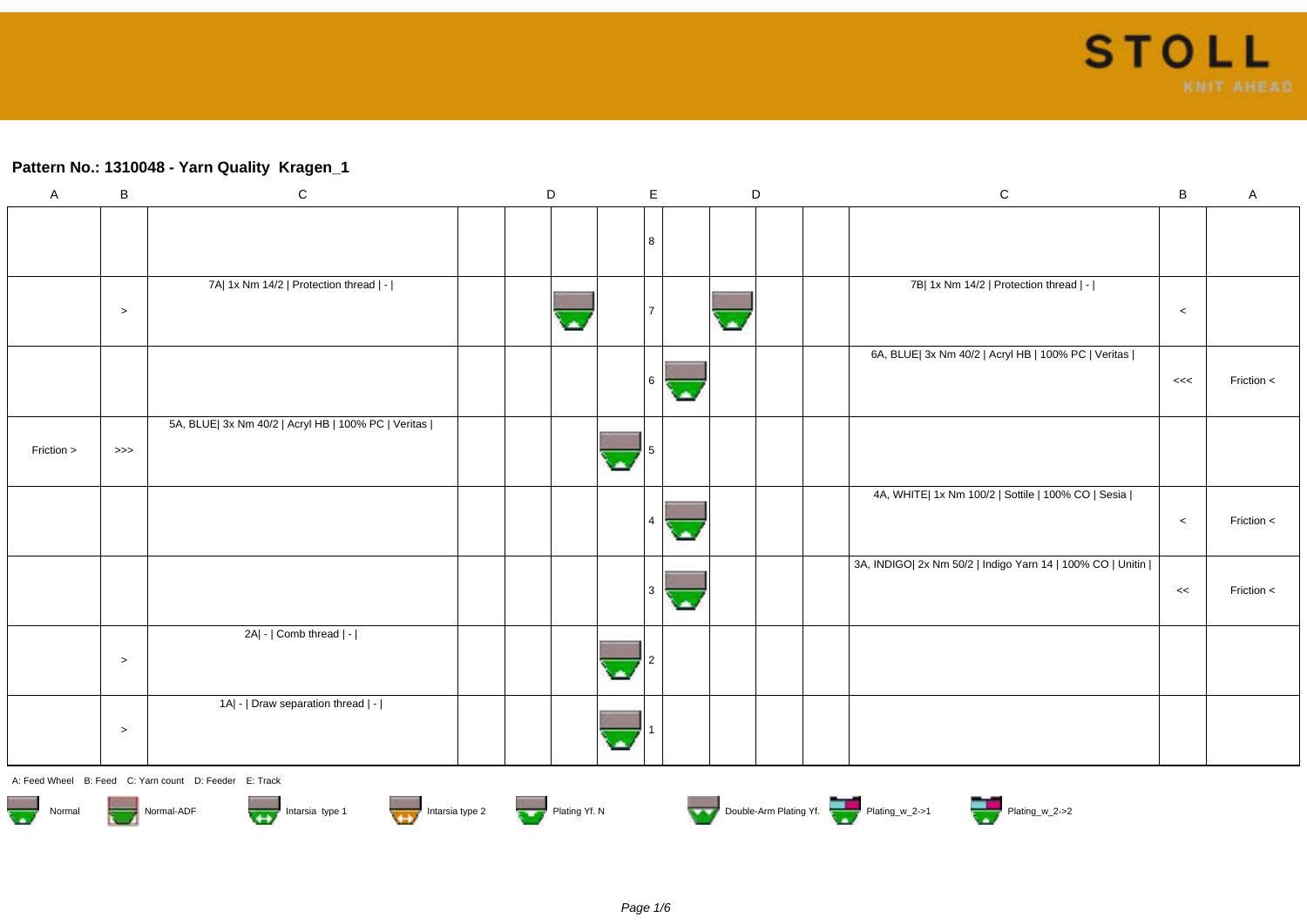### **Pattern No.: 1310048 - Yarn Quality V-Teil(e) links**

| A                                 | B         | ${\bf C}$                                                      | D             | $\mathsf E$    | D | $\mathsf{C}$                                               | $\, {\bf B}$ | $\mathsf{A}$ |
|-----------------------------------|-----------|----------------------------------------------------------------|---------------|----------------|---|------------------------------------------------------------|--------------|--------------|
|                                   |           |                                                                |               | 8              |   | 8A  1x Nm 30/2   Protection thread   -                     | $\,<\,$      |              |
|                                   |           |                                                                |               |                |   | 7A  1x Nm 14/2   Protection thread   -                     | $\,<\,$      |              |
|                                   |           |                                                                |               | 6<br>с.        |   | 6A, BLUE  3x Nm 40/2   Acryl HB   100% PC   Veritas        | <<           | Friction $<$ |
| Friction >                        | $>>>$     | 5A, BLUE  3x Nm 40/2   Acryl HB   100% PC   Veritas            |               |                |   |                                                            |              |              |
|                                   |           |                                                                |               | $\overline{4}$ |   | 4A, WHITE  1x Nm 100/2   Sottile   100% CO   Sesia         | $\,<\,$      | Friction <   |
|                                   |           |                                                                |               | 3<br>٠         |   | 3A, INDIGO  2x Nm 50/2   Indigo Yarn 14   100% CO   Unitin | $<<$         | Friction <   |
|                                   | $\, > \,$ | 2A  -   Comb thread   -                                        |               |                |   |                                                            |              |              |
|                                   | $\,>$     | 1A  -   Draw separation thread   -                             |               |                |   |                                                            |              |              |
|                                   |           | A: Feed Wheel B: Feed C: Yarn count D: Feeder E: Track         |               |                |   |                                                            |              |              |
| $\overline{\mathbf{w}}$<br>Normal |           | Intarsia type 1<br>Intarsia type 2<br>Normal-ADF<br><b>TES</b> | Plating Yf. N |                |   | Double-Arm Plating Yf.                                     |              |              |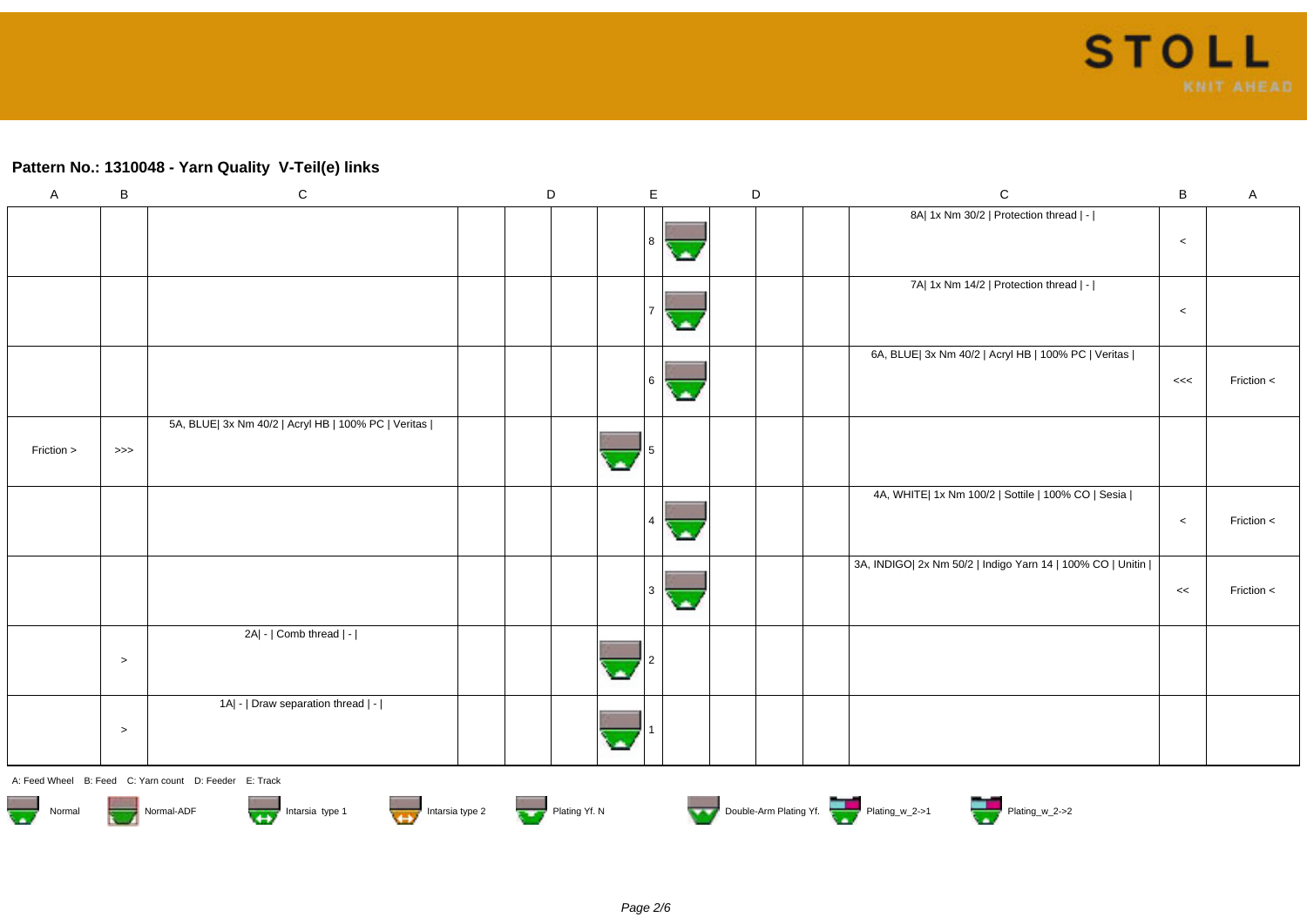#### **Pattern No.: 1310048 - Yarn Quality V-Teil(e) rechts**

| $\boldsymbol{\mathsf{A}}$ | $\, {\bf B}$      | ${\bf C}$                                                  | D |     | E | D | ${\bf C}$                                           | $\sf B$ | $\mathsf A$ |
|---------------------------|-------------------|------------------------------------------------------------|---|-----|---|---|-----------------------------------------------------|---------|-------------|
|                           |                   |                                                            |   | 8   |   |   | 8A  1x Nm 30/2   Border thread   -                  | $\,<$   |             |
|                           |                   |                                                            |   |     | ٠ |   | 7A  1x Nm 14/2   Protection thread   -              | $\,<\,$ |             |
|                           |                   |                                                            |   | l 6 |   |   | 6A, BLUE  3x Nm 40/2   Acryl HB   100% PC   Veritas | <<      | Friction <  |
| Friction >                | $>>>$             | 5A, BLUE  3x Nm 40/2   Acryl HB   100% PC   Veritas        |   |     |   |   |                                                     |         |             |
| Friction >                | $\,>$             | 4A, WHITE  1x Nm 100/2   Sottile   100% CO   Sesia         |   |     |   |   |                                                     |         |             |
| Friction >                | $\boldsymbol{>>}$ | 3A, INDIGO  2x Nm 50/2   Indigo Yarn 14   100% CO   Unitin |   |     |   |   |                                                     |         |             |
|                           | $\,>$             | 2A  -   Comb thread   -                                    |   |     |   |   |                                                     |         |             |
|                           | $\,>$             | 1A  -   Draw separation thread   -                         |   |     |   |   |                                                     |         |             |

A: Feed Wheel B: Feed C: Yarn count D: Feeder E: Track











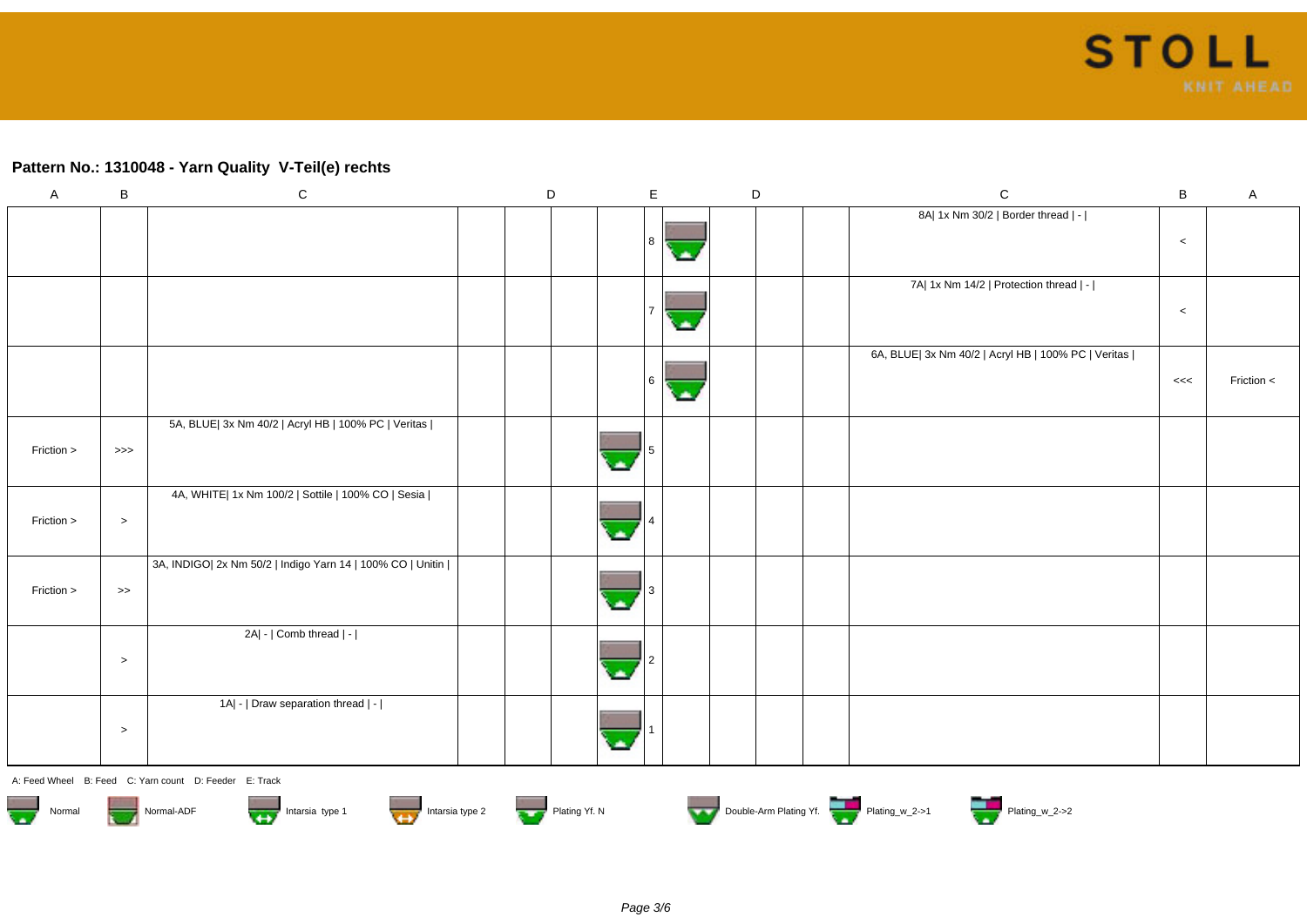#### **Pattern No.: 1310048 - Yarn Quality R-Teil(e)**

| $\mathsf{A}$ | B                 | ${\bf C}$                                                | $\mathsf D$ | $\mathsf E$ |    | D | $\mathbf C$                                                | B     | Α          |
|--------------|-------------------|----------------------------------------------------------|-------------|-------------|----|---|------------------------------------------------------------|-------|------------|
|              |                   |                                                          |             | l 8         |    |   | 8A  1x Nm 30/2   Protection thread   -                     | $\,<$ |            |
|              |                   |                                                          |             |             | ٠  |   | 7A  1x Nm 14/2   Protection thread   -                     | $\,<$ |            |
|              |                   |                                                          |             | 6           | a, |   | 6A, BLUE  3x Nm 40/2   Acryl HB   100% PC   Veritas        | <<    | Friction < |
| Friction >   | $>>>$             | 5A, BLUE  3x Nm 40/2   Acryl HB   100% PC   Veritas      |             | l 5         |    |   | 5B, BLUE  3x Nm 40/2   Acryl HB   100% PC   Veritas        | <<    | Friction < |
| Friction >   | $\,>$             | 4A, WHITE  1x Nm 100/2   Sottile   100% CO   Sesia       |             |             |    |   | 4B, WHITE  1x Nm 100/2   Sottile   100% CO   Sesia         | $\,<$ | Friction < |
| Friction >   | $\boldsymbol{>>}$ | 3A, BLUE  2x Nm 50/2   Indigo Yarn 14   100% CO   Unitin |             | l 3         |    |   | 3B, INDIGO  2x Nm 50/2   Indigo Yarn 14   100% CO   Unitin | <<    | Friction < |
|              | $\,>$             | 2A  -   Comb thread   -                                  |             |             |    |   |                                                            |       |            |
|              | $\,>$             | 1A  -   Draw separation thread   -                       |             |             |    |   |                                                            |       |            |

A: Feed Wheel B: Feed C: Yarn count D: Feeder E: Track















Page 4/6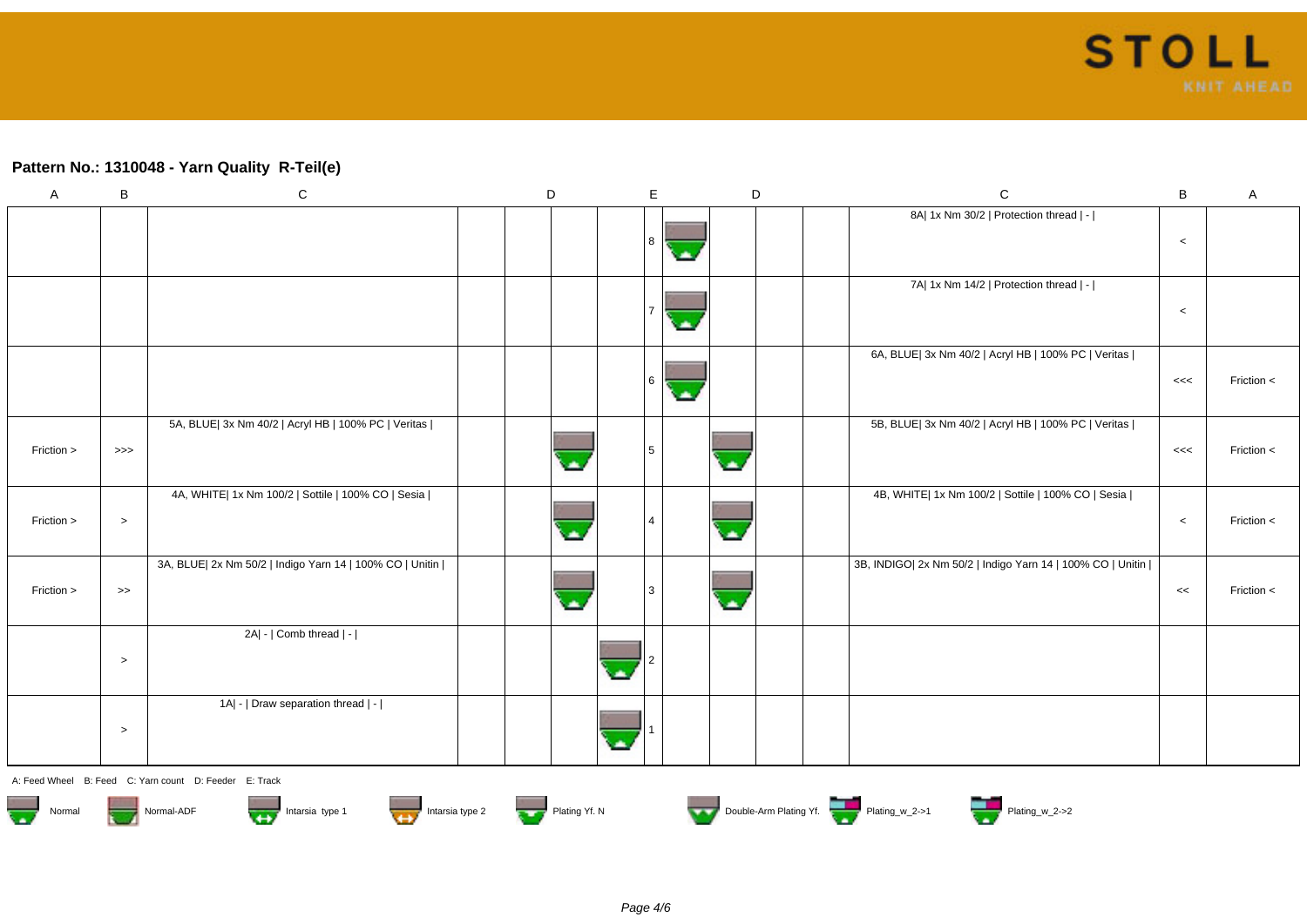## **Pattern No.: 1310048 - Yarn Quality Ärmel links**

| $\mathsf A$                       | $\, {\bf B}$ | ${\bf C}$                                              | D             | $\mathsf E$ |    | D | $\mathsf C$                                                | $\sf B$ | A            |
|-----------------------------------|--------------|--------------------------------------------------------|---------------|-------------|----|---|------------------------------------------------------------|---------|--------------|
|                                   |              |                                                        |               |             |    |   | 8A  1x Nm 30/2   Protection thread   -                     |         |              |
|                                   |              |                                                        |               | 8           | ٠  |   |                                                            | $\,<\,$ |              |
|                                   |              | 7A  1x Nm 14/2   Protection thread   -                 |               |             |    |   |                                                            |         |              |
|                                   |              |                                                        |               |             |    |   |                                                            |         |              |
|                                   | $\,>$        |                                                        |               |             |    |   |                                                            |         |              |
|                                   |              |                                                        |               |             |    |   | 6A, BLUE  3x Nm 40/2   Acryl HB   100% PC   Veritas        |         |              |
|                                   |              |                                                        |               | l 6         | o. |   |                                                            | <<      | Friction <   |
|                                   |              | 5A, BLUE  3x Nm 40/2   Acryl HB   100% PC   Veritas    |               |             |    |   |                                                            |         |              |
| Friction >                        | >>>          |                                                        |               |             |    |   |                                                            |         |              |
|                                   |              |                                                        |               |             |    |   |                                                            |         |              |
|                                   |              |                                                        |               |             |    |   | 4A, WHITE  1x Nm 100/2   Sottile   100% CO   Sesia         |         |              |
|                                   |              |                                                        |               | 4           |    |   |                                                            | $\,<$   | Friction <   |
|                                   |              |                                                        |               |             | ×. |   |                                                            |         |              |
|                                   |              |                                                        |               |             |    |   | 3A, INDIGO  2x Nm 50/2   Indigo Yarn 14   100% CO   Unitin |         |              |
|                                   |              |                                                        |               | l 3         | o. |   |                                                            | <<      | Friction $<$ |
|                                   |              | 2A  -   Comb thread   -                                |               |             |    |   |                                                            |         |              |
|                                   | $\geq$       |                                                        |               |             |    |   |                                                            |         |              |
|                                   |              |                                                        |               |             |    |   |                                                            |         |              |
|                                   |              | 1A  -   Draw separation thread   -                     |               |             |    |   |                                                            |         |              |
|                                   | $\,>$        |                                                        |               |             |    |   |                                                            |         |              |
|                                   |              |                                                        |               |             |    |   |                                                            |         |              |
|                                   |              | A: Feed Wheel B: Feed C: Yarn count D: Feeder E: Track |               |             |    |   |                                                            |         |              |
| $\overline{\mathbf{w}}$<br>Normal |              | Intarsia type 2<br>Intarsia type 1<br>Normal-ADF       | Plating Yf. N |             |    |   | Double-Arm Plating Yf.                                     |         |              |